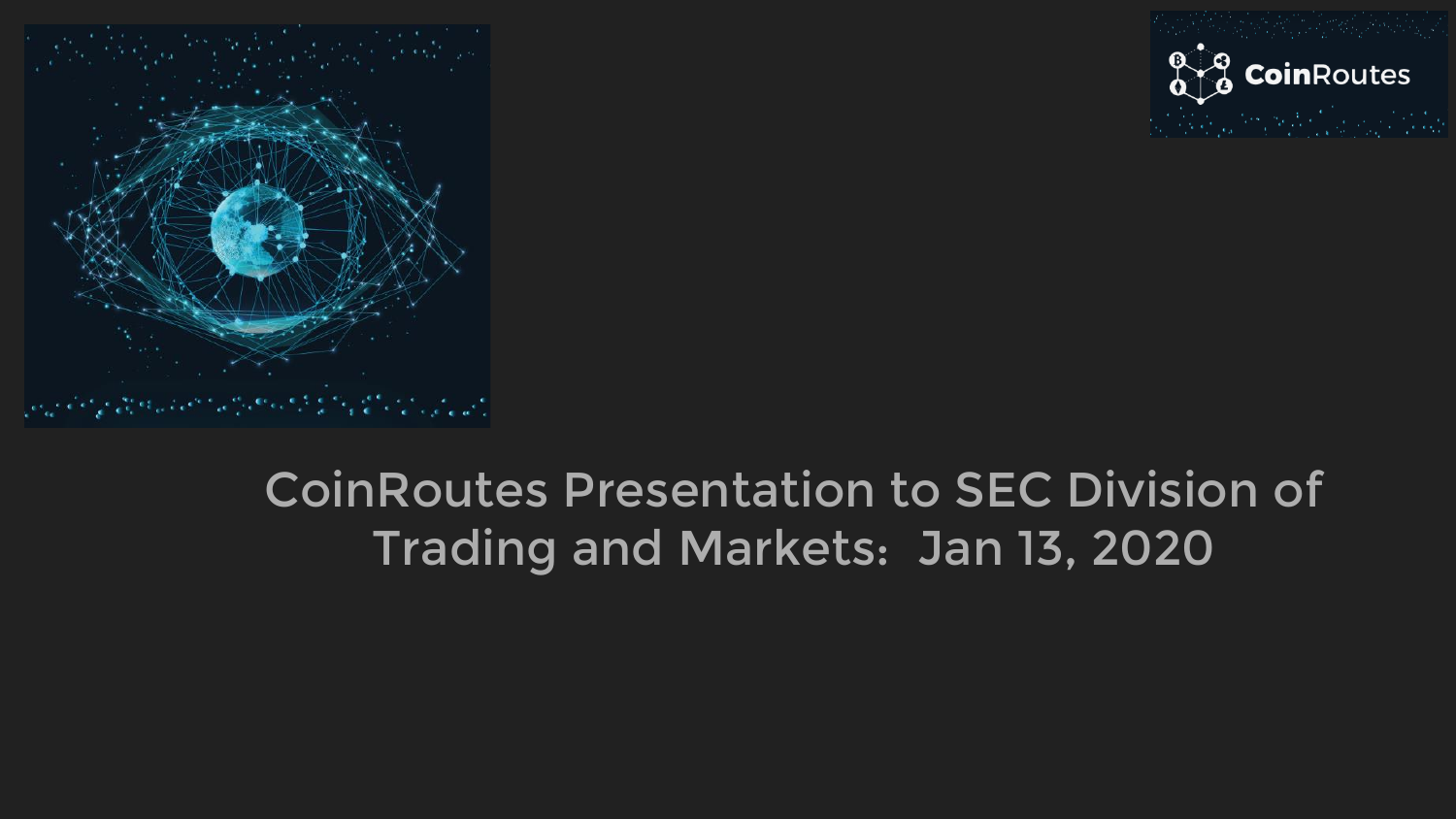

#### Executive Summary



The market for trading Bitcoin has advanced to the point where exchange traded funds holding Bitcoin should be approved.

Using CoinRoutes software, we can prove the superiority of the underlying Bitcoin market relative to many commodities ETFs already approved. The factors compared are: transparency, liquidity, safety, and cost to invest.

Holding back approval of a Bitcoin ETF disadvantages retail clients, forcing them into higher cost & higher risk methods in order to gain exposure to the asset.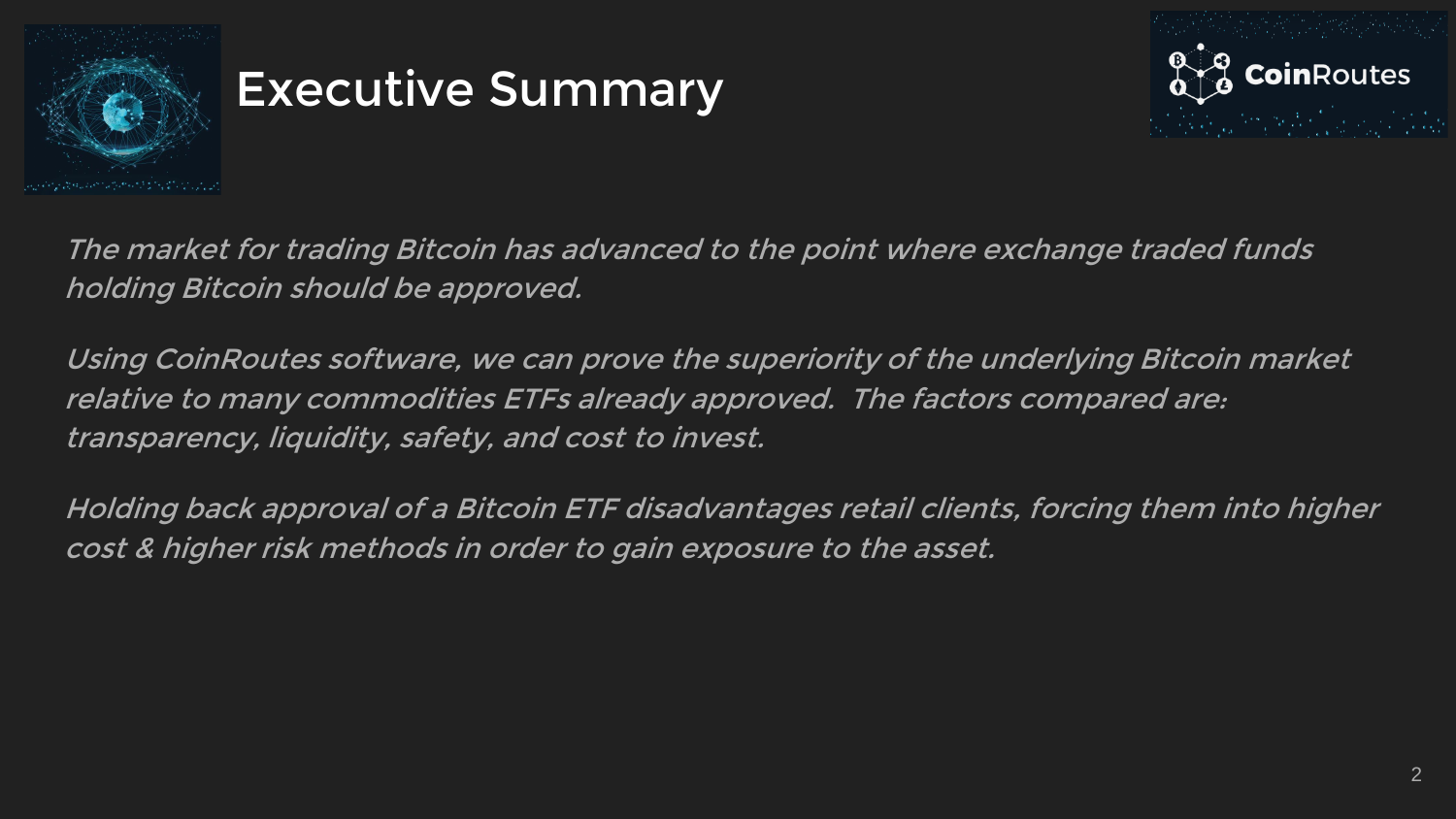

# Characteristics of Investable Markets at



Transparency -- Investable markets should feature displayed, executable prices from widely available platforms

Liquidity/Low Cost -- Investors should be able to buy or sell the asset for low fees and/or bid/offer spreads, with certainty, even for significant quantities of the asset.

Asset Safety -- Assets, once purchased, should be protectable from theft or loss.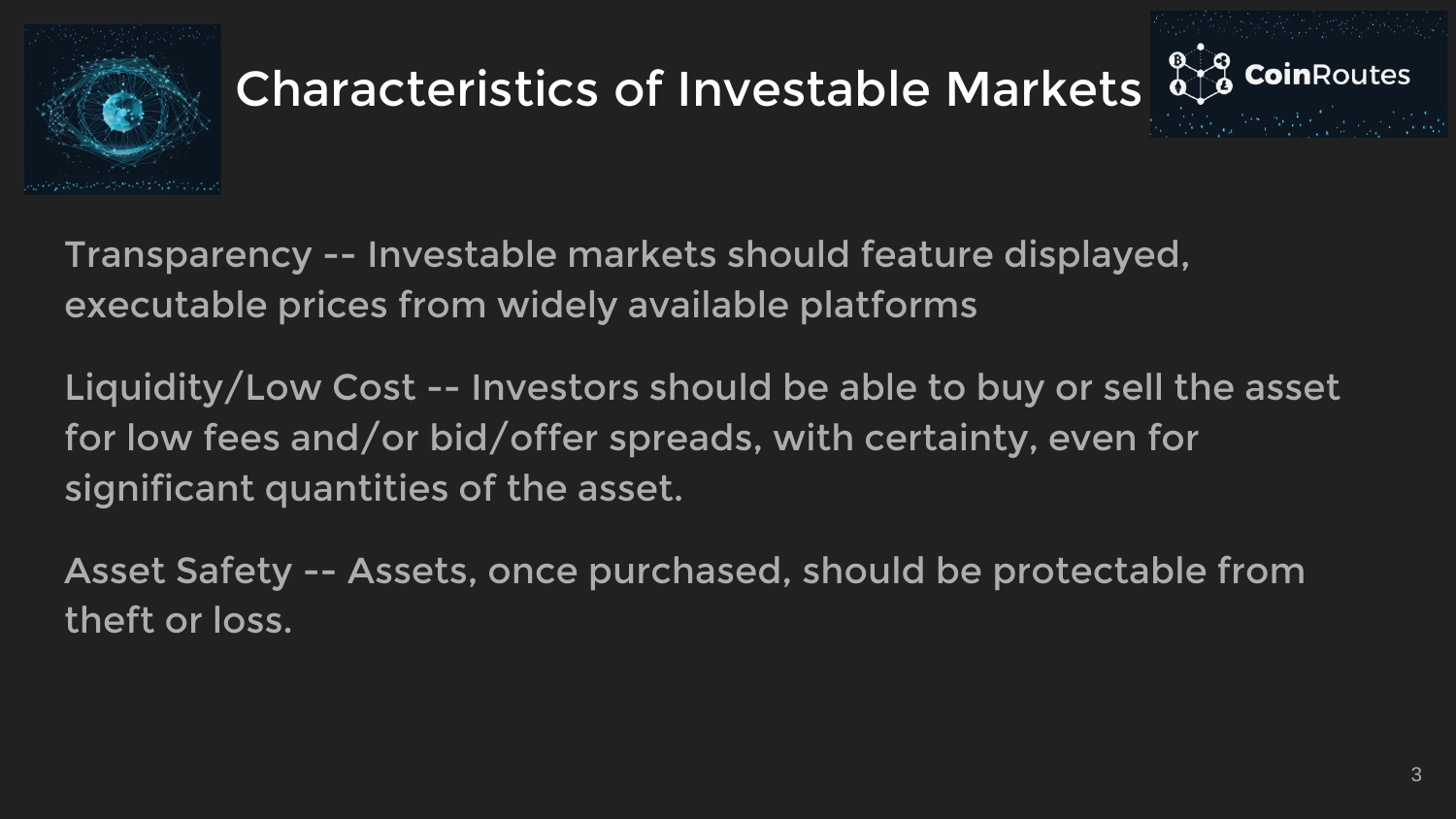

#### Bitcoin Markets are Transparent



CoinRoutes displays a real-time montage of quotes from markets selected by our clients:

- Clients can limit quotes to regulated markets accessible to a particular geography
- Only electronically executable quotes are included

#### **BTC-USD**

| <b>Bids</b>     |                 |            | <b>Asks</b> |                 |                 |  |
|-----------------|-----------------|------------|-------------|-----------------|-----------------|--|
| <b>Bid Exch</b> | <b>Bid Size</b> | <b>Bid</b> | Ask         | <b>Ask Size</b> | <b>Ask Exch</b> |  |
| <b>itbit</b>    | $\overline{2}$  | 7836       | 7831.98     | 0.002           | okcoin          |  |
| kraken          | 2.2852          | 7834.9     | 7833.18     | 1.157           | gdax            |  |
| gemini          | $\overline{2}$  | 7833.82    | 7835        | 0.5828          | kraken          |  |
| binanceus       | 0.7997          | 7833.58    | 7835.63     | 0.2             | bittrex         |  |
| gdax            | 3.3007          | 7833.17    | 7836.25     | 0.1662          | <b>itbit</b>    |  |
| okcoin          | 0.01            | 7831.36    | 7837.38     | 0.9845          | gemini          |  |
| bitstamp        | 0.5832          | 7829.28    | 7838.87     | 0.0013          | binanceus       |  |
| <b>bittrex</b>  | 0.039           | 7824.008   | 7839.26     | 1.3926          | bitstamp        |  |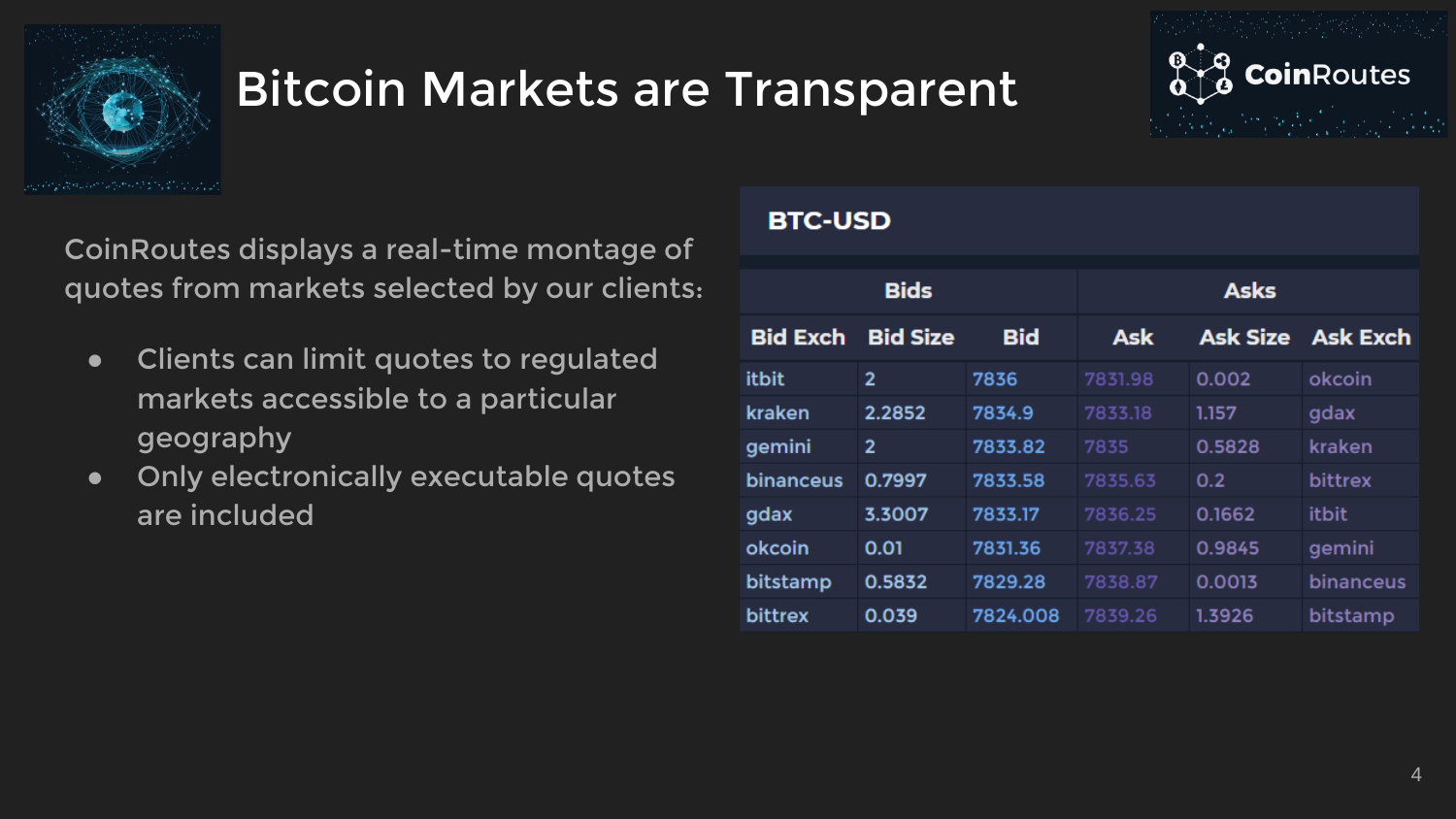

# Bitcoin Markets are Transparent



Most publicly accessible & financially regulated markets provide feeds for their full order book via API and show their books via widely distributed user interfaces

● Unlike other markets, all regulated Bitcoin markets give away this data for free in order to promote trading

● CoinRoutes collects and processes from 8-10 Terabytes of data every day from over 40 markets to create consolidated order books for use by our trading algorithms and for our clients directly.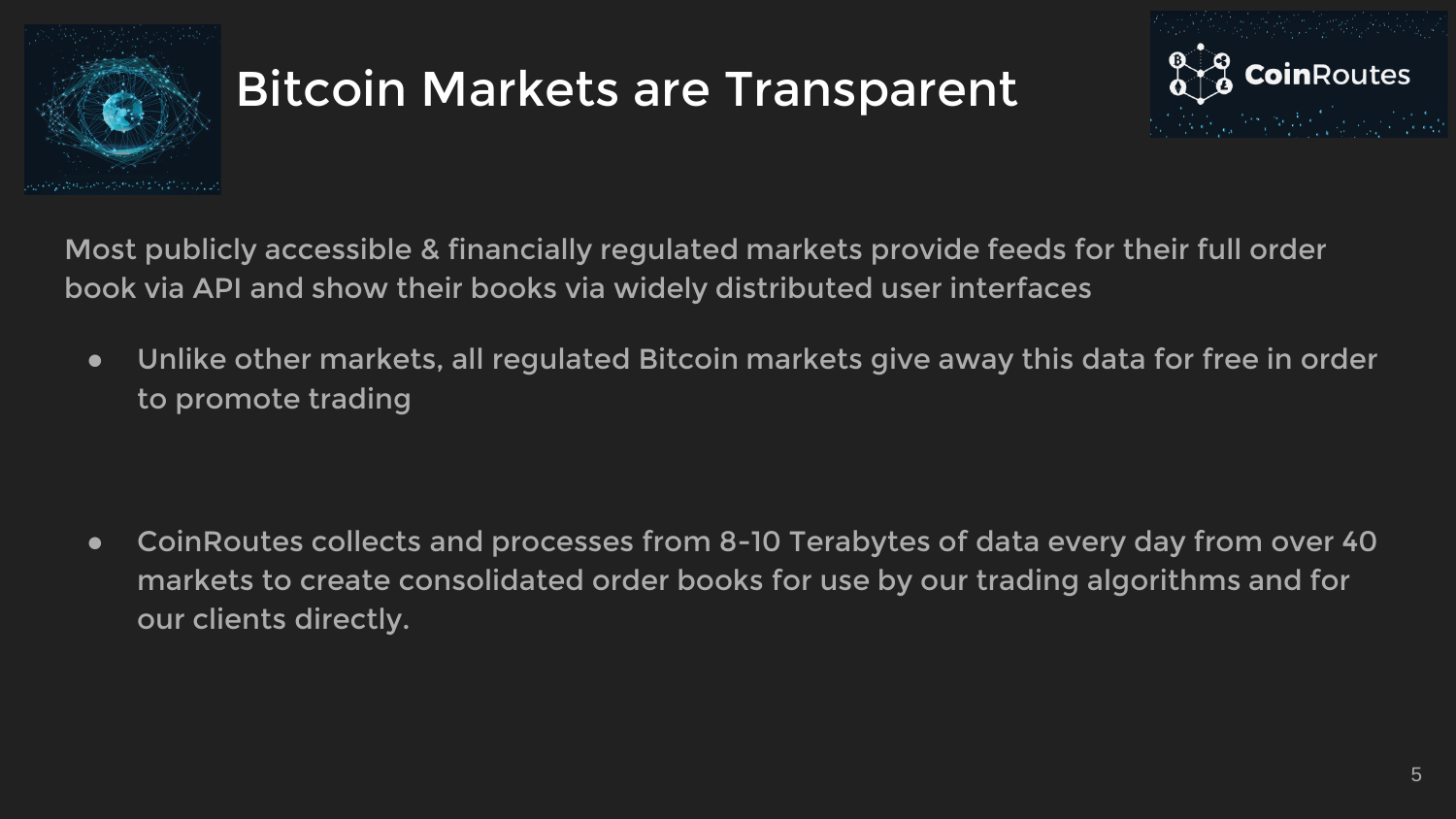

#### Bitcoin Markets are Liquid



CoinRoutes can also show the cost to buy or sell a fixed amount of Bitcoin from selected markets, including all fees.

- This query shows the cost to buy \$5 million of Bitcoin, taking roughly 1 millisecond to compute
- Coinroutes has constructed a real-time price feed based on this technology which could be broadcast by ETF listing exchanges

| <b>Summary Stats</b>             |                                      |                         |                      |                                     |                |                          | 藟                                          |  |
|----------------------------------|--------------------------------------|-------------------------|----------------------|-------------------------------------|----------------|--------------------------|--------------------------------------------|--|
| 7857.155822<br><b>Best Price</b> | 318<br><b>Executions</b>             |                         |                      | 636.3626<br>Quantity                |                |                          | 5000000.000000<br><b>Net Consideration</b> |  |
|                                  | <b>Composite Order Book</b>          |                         |                      |                                     |                | 吅                        |                                            |  |
|                                  | 7828.230000000<br><b>First price</b> |                         |                      | 7872.540000000<br><b>Last price</b> |                |                          |                                            |  |
|                                  |                                      | <b>Exchange Summary</b> |                      |                                     |                | 翩                        |                                            |  |
|                                  | 7848.485391<br><b>Average Price</b>  |                         |                      | 5517.538072<br><b>Total Fees</b>    |                |                          |                                            |  |
|                                  | <b>Exchange</b>                      | Quantity                | <b>Average Price</b> | <b>SOR Limit Price</b>              |                | <b>Net Consideration</b> |                                            |  |
|                                  | Gdax                                 | 174.881288              | 7845.715322          | 7862.270000000                      | 1374126.905980 |                          |                                            |  |
|                                  | Gemini                               | 84.353258               | 7848.336622          | 7866.110000000                      | 662694.797070  |                          |                                            |  |
|                                  | Kraken                               | 179.519811              | 7850.869812          | 7866.100000000                      | 1410796.055095 |                          |                                            |  |
|                                  | Itbit                                | 28.867782               | 7840.546402          | 7846.250000000                      | 227131.370800  |                          |                                            |  |
|                                  | Okcoin                               | 56.456400               | 7846.396887          | 7872.540000000                      | 442979.321196  |                          |                                            |  |
|                                  | <b>Binanceus</b>                     | 14.127927               | 7851.683350          | 7866.330000000                      | 111038.937208  |                          |                                            |  |
|                                  | <b>Bittrex</b>                       | 6.345671                | 7842.073055          | 7849.691000000                      | 49887.621481   |                          |                                            |  |
|                                  | <b>Bitstamp</b>                      | 91.810449               | 7852.967802          | 7870.350000000                      | 721344.991171  |                          |                                            |  |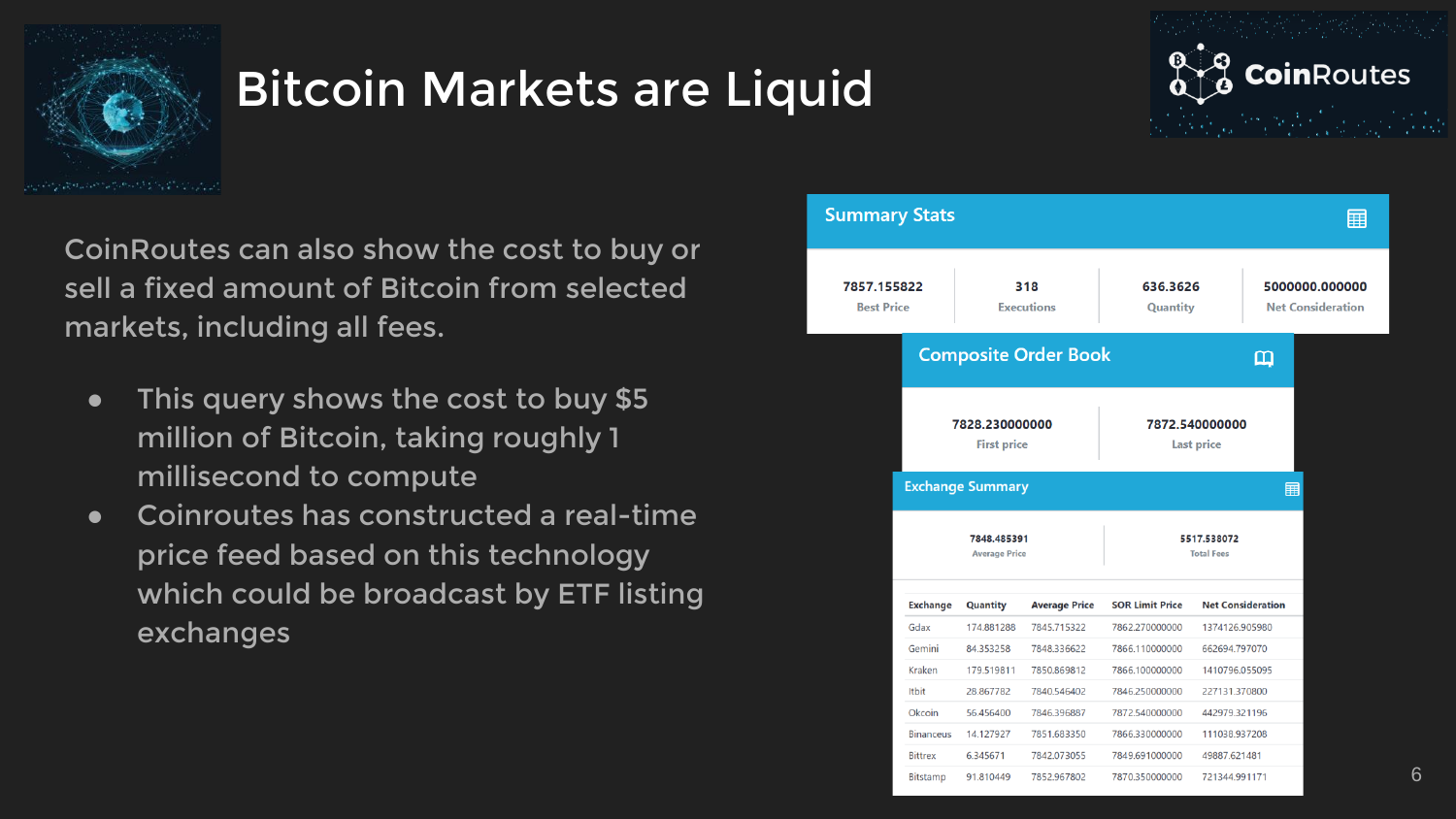

# Bitcoin Markets are Liquid



This shows the cost to sell \$5 million of Bitcoin:

- It was run at the same time as the previous query
- This shows that the total spread to trade \$5 million of Bitcoin is roughly \$40 per coin before fees, just under \$58 per coin with retail fees.
- This is a spread of under 0.75%, which compares quite favorably to most underlying commodities & many equity baskets.

| <b>Summary Stats</b>             |                                      |                         |                             |                                     |                          |                                            |  |
|----------------------------------|--------------------------------------|-------------------------|-----------------------------|-------------------------------------|--------------------------|--------------------------------------------|--|
| 7799.446777<br><b>Best Price</b> |                                      |                         | 328<br><b>Executions</b>    | 641.0711<br>Quantity                |                          | 5000000.000000<br><b>Net Consideration</b> |  |
|                                  |                                      |                         | <b>Composite Order Book</b> |                                     | ഥ                        |                                            |  |
|                                  | 7835.100000000<br><b>First price</b> |                         |                             | 7777.670000000<br><b>Last price</b> |                          |                                            |  |
|                                  |                                      | <b>Exchange Summary</b> |                             |                                     |                          | 畐                                          |  |
|                                  | 7808.721014<br><b>Average Price</b>  |                         |                             | 5945.445147<br><b>Total Fees</b>    |                          |                                            |  |
| <b>Exchange</b>                  |                                      | <b>Quantity</b>         | <b>Average Price</b>        | <b>SOR Limit Price</b>              | <b>Net Consideration</b> |                                            |  |
| Gdax                             |                                      | 174.510244              | 7810.409285                 | 7788.190000000                      | 1360951.938593           |                                            |  |
| Gemini                           |                                      | 127.675784              | 7808.130491                 | 7784.700000000                      | 995912.269906            |                                            |  |
| Kraken                           |                                      | 181.959183              | 7809.280499                 | 7785.000000000                      | 1419549.331972           |                                            |  |
| Itbit                            |                                      | 38.290268               | 7816.615779                 | 7805.750000000                      | 298252.761767            |                                            |  |
| Okcoin                           |                                      | 35.482600               | 7805.163019                 | 7777.670000000                      | 276947.477333            |                                            |  |
| <b>Binanceus</b>                 |                                      | 14.089736               | 7805.816912                 | 7785.060000000                      | 109871.917650            |                                            |  |
| <b>Bittrex</b>                   |                                      | 3.594160                | 7806.844929                 | 7796.601000000                      | 27988.902925             |                                            |  |
| <b>Bitstamp</b>                  |                                      | 65.469134               | 7801.856503                 | 7780.110000000                      | 510525.399855            |                                            |  |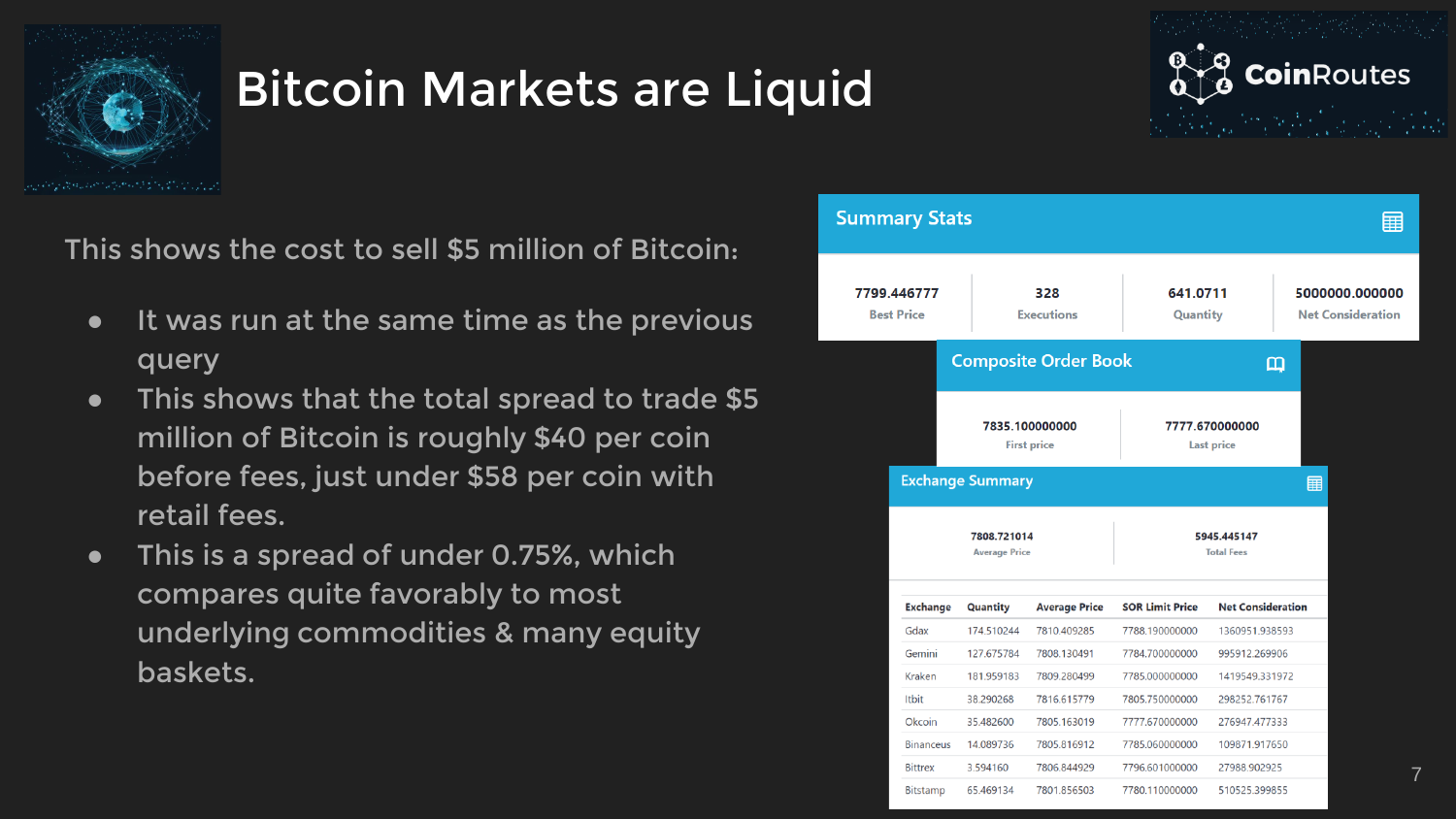

# Bitcoin can be Held Safely



Investors / Issuers have several options to purchase and hold physical bitcoin:

- Exchanges -- Many offer insurance against loss & contractual custodial services
	- Note that none of the US regulated exchanges have lost client funds. All the news reports of exchange hacks resulting in losses were overseas.
- Custodians -- There are several independent custodians providing secure services to investors
- Self Custody -- Several vendors have emerged to provide solutions to investors that want to hold their own keys

Bottom Line -- An ETF Issuer COULD be in position to guarantee their Bitcoin Assets. Disclosures about how they do so & what insurance they have should, of course, be required.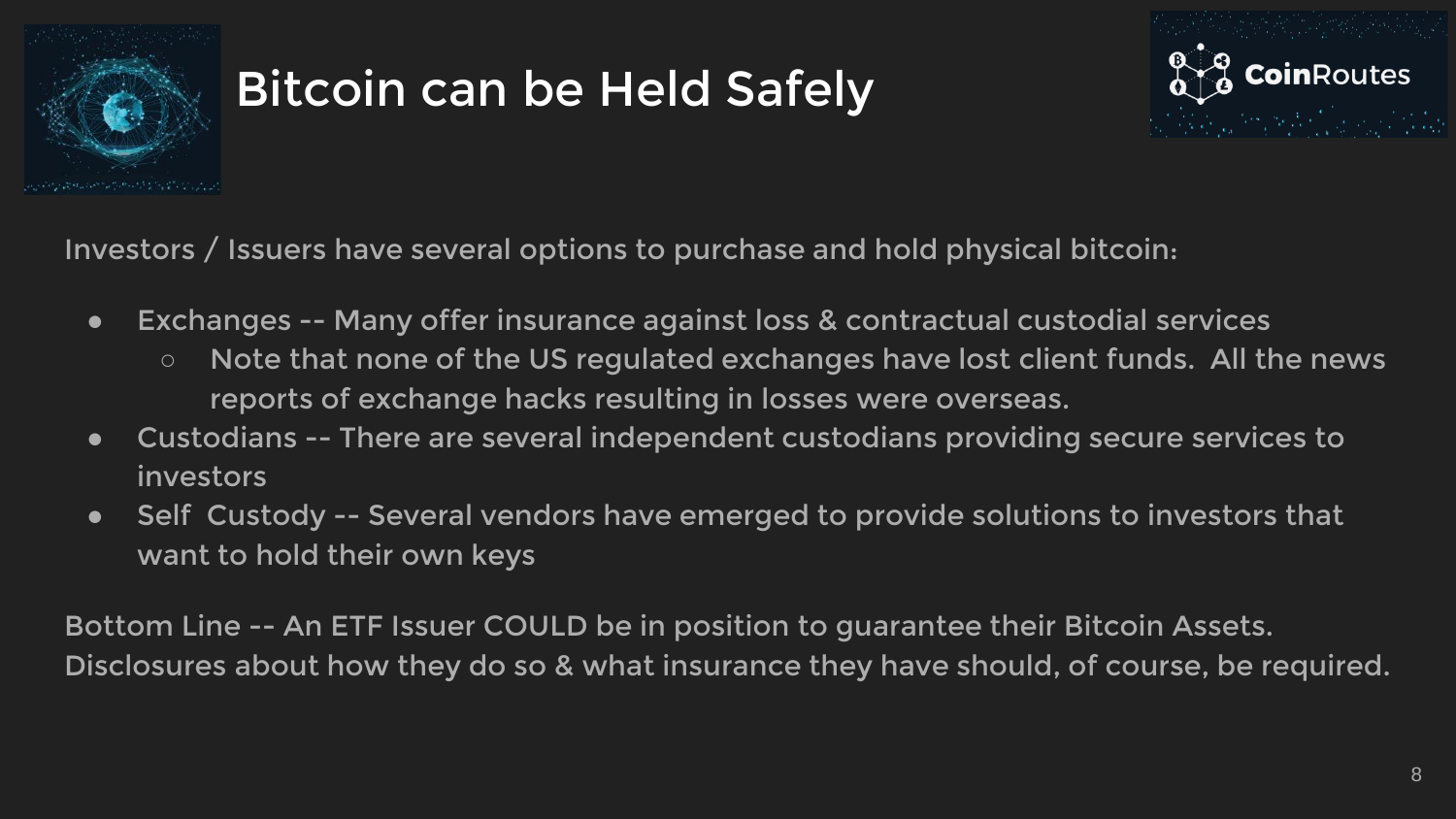

# Bitcoin Futures are Safe



An ETF based on Bitcoin Futures would be as safe as commodity ETFs

- CME Bakkt (ICE) are both CFTC approved, household names, providing enough liquidity to handle a successful ETF.
- Asset safety at either venue is as certain as with Gold, Silver, Oil or other commodity ETFs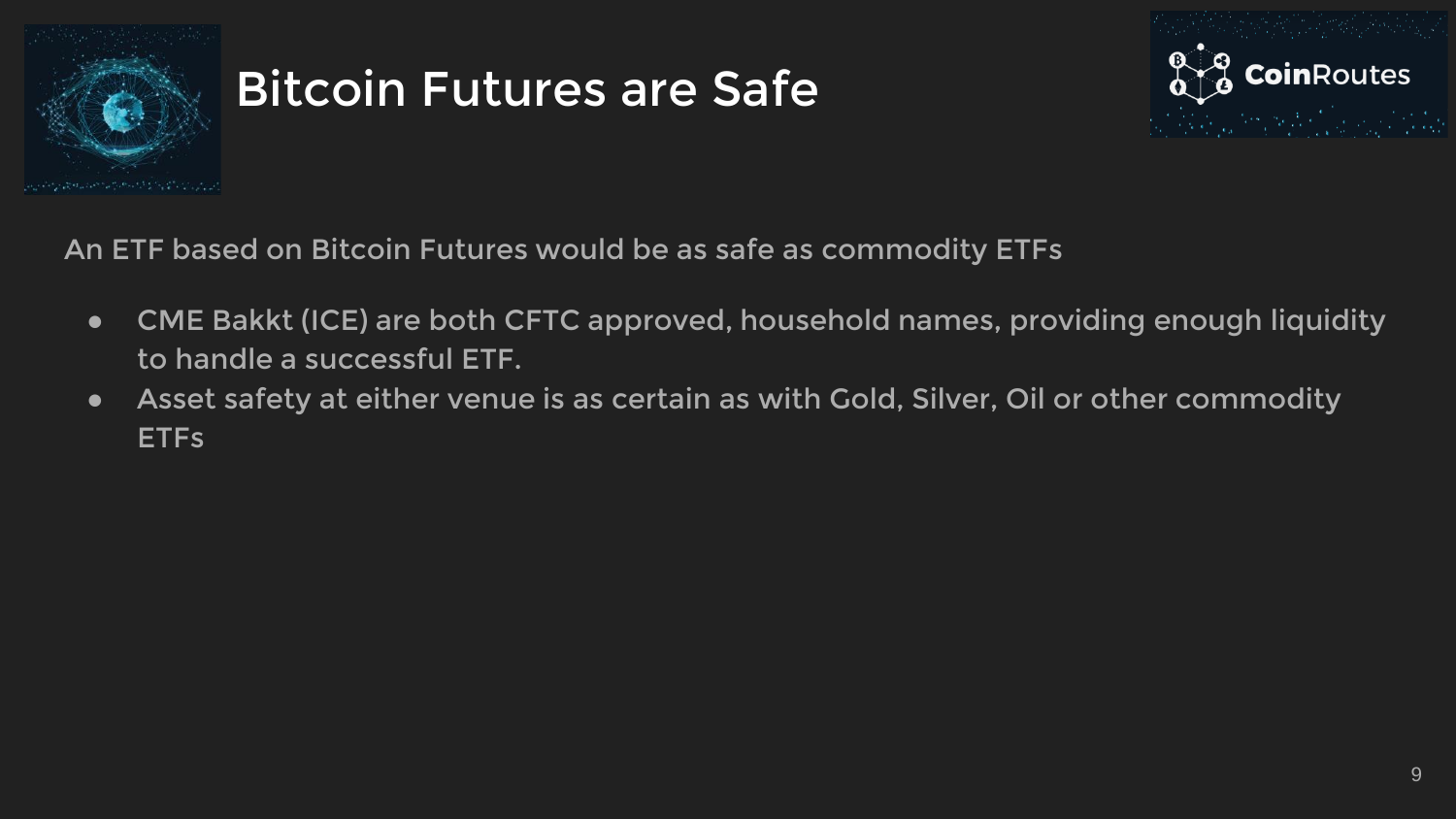

#### Other "Issues" are Distractions



Claims of overseas manipulation are irrelevant:

- Everyday, there are exchanges with prices higher or lower than those that are regulated in the U.S. -- Those prices are ignored.
- This chart shows how Exmo, as one example, routinely shows prices 300- 400 above the U.S. regulated markets, but that does not matter.

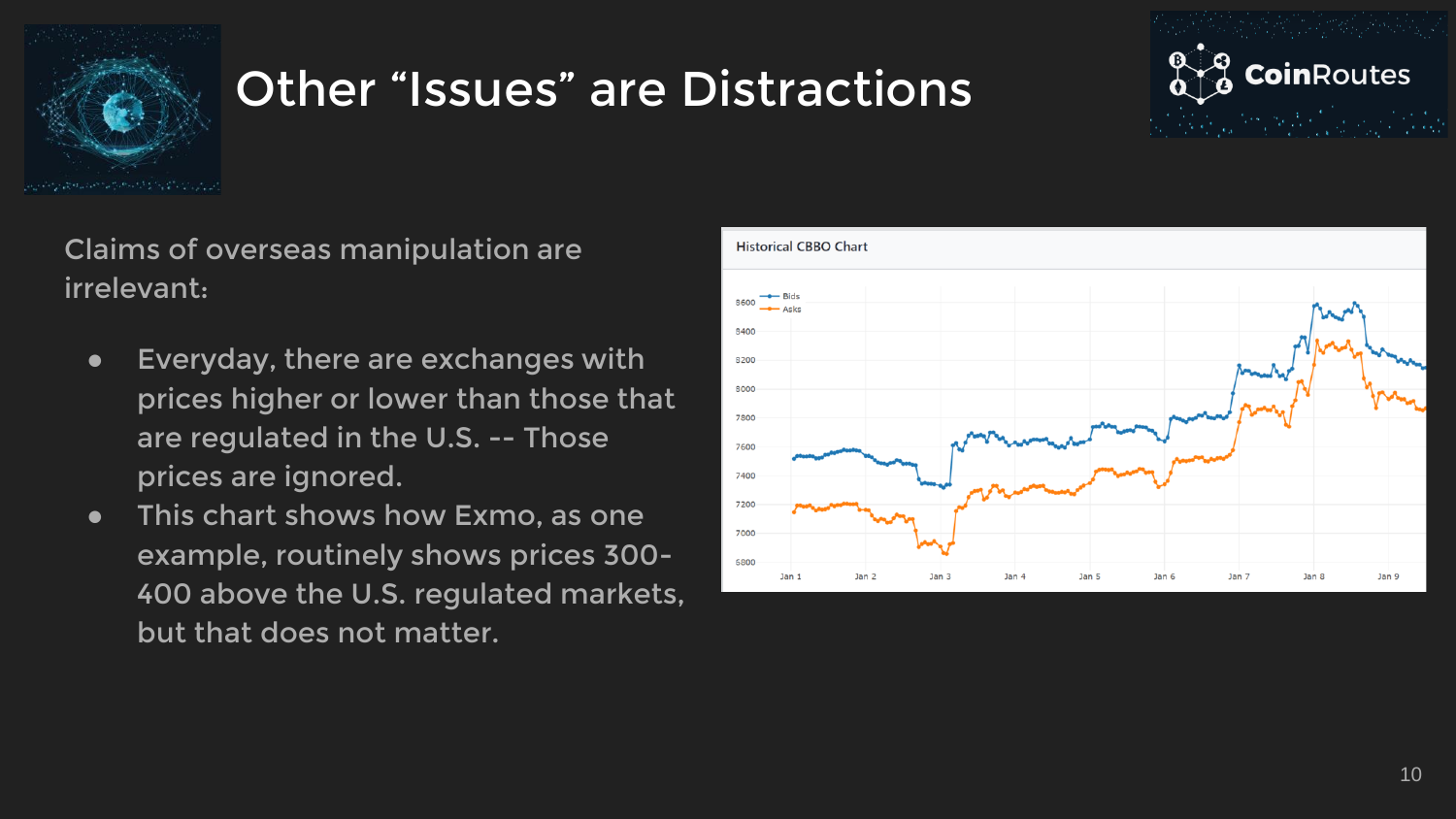

# Other "Issues" are Distractions



Claims of false volumes only matter if those volumes factor into ETF pricing

- If ETFs are priced by using executable quotes, then false volumes would not matter.
	- None of the U.S. regulated markets have been accused of false volumes
	- Pricing, such as offered by CoinRoutes relies solely on executable quotes & can be customized to include markets trusted by an ETF issuer

● If ETFs are priced based on regulated futures markets, then false volumes on overseas spot markets would not matter